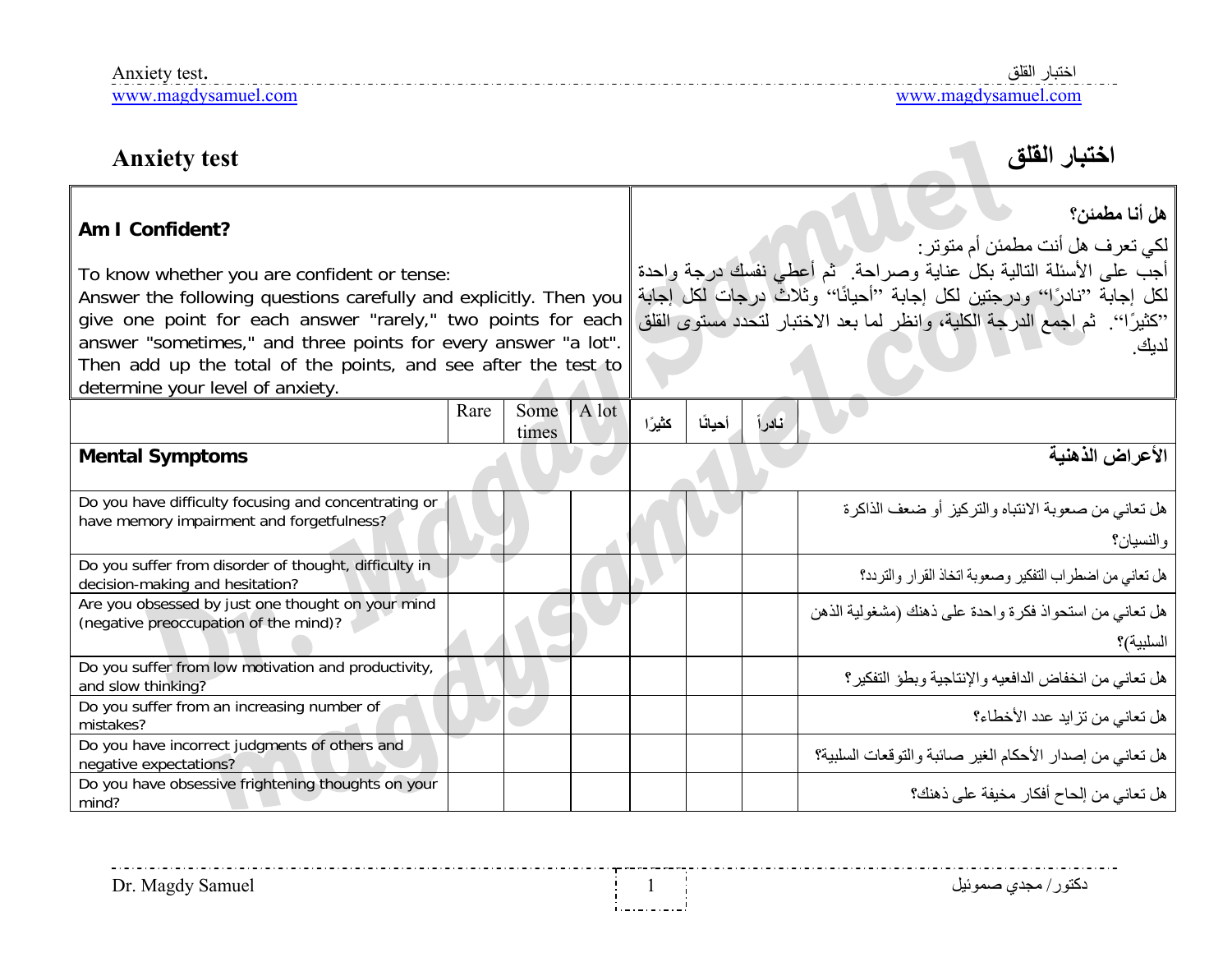Anxiety test.<br>www.magdysamuel.com

اختبار القلق<br>www.magdysamuel.com

| <b>Physical symptoms</b>                                                                                              |  |  |  | الأعراض الجسمية                                                                     |
|-----------------------------------------------------------------------------------------------------------------------|--|--|--|-------------------------------------------------------------------------------------|
| Do you suffer from severe tension and excessive<br>sweating?                                                          |  |  |  | هل تعانى من التوتر الشديد والعرق الزائد؟                                            |
| Do you suffer from different kinds of headaches<br>(the half - Periodic - Tension)?                                   |  |  |  | هل تعاني من الصداع بأنواعه (النصفي – الدوري –                                       |
|                                                                                                                       |  |  |  | التوتري)؟                                                                           |
| Do you suffer from muscle pain, especially neck and<br>shoulders and lower back?                                      |  |  |  | هل تعاني من ألام العضلات، خاصة الرقبة والأكتاف وأسفل<br>الظهر ؟                     |
| Do you suffer from increased heart rate or<br>irregularity and palpitations?                                          |  |  |  | هل تعاني من زيادة ضربات القلب أو عدم انتظامها والشعورا                              |
|                                                                                                                       |  |  |  | بالخفقان؟                                                                           |
| Do you suffer from indigestion - acidity - stomach<br>ulcers - bowel syndrome - disorder of appetite?                 |  |  |  | هل تعاني من عسر الهضم ــ الحموضة ــ قرحة المعدة ــ                                  |
|                                                                                                                       |  |  |  | القولون العصبي – اضطراب الشهية؟                                                     |
| Do you suffer from fatigue and loss of energy,<br>chronic stress and increased exposure to injuries<br>and accidents? |  |  |  | هل تعاني من التعب وفقدان الطاقة والإجهاد المزمن وزيادة<br>التعرض للإصابات والحوادث؟ |
| Do you suffer from shortness of breath, difficulty<br>breathing or panting or a tight chest?                          |  |  |  | هل تعاني من سرعة النفس أو صعوبته أو النهجان أو ضبق                                  |
|                                                                                                                       |  |  |  | الصدر ؟                                                                             |
| <b>Psychological symptoms</b>                                                                                         |  |  |  | الأعراض النفسية                                                                     |
| Do you suffer from a quick temper, anger and<br>nervous tension?                                                      |  |  |  | هل تعانى من سرعة الانفعال والغضب والعصبية؟                                          |
| Do you suffer from mood swing and tendency to<br>melancholy and tears?                                                |  |  |  | هل تعاني من تقلب المزاج والميل للحزن والبكاء؟                                       |
| Do you suffer from emotional exhaustion or<br>psychological combustion (Loss of the ability or                        |  |  |  | هل تعاني من الاستنز اف الانفعالي أو الاحتراق النفسي (فقدان                          |
| desire for anything)?                                                                                                 |  |  |  | القدرة والرغبة في أي شيء)؟                                                          |

**CALL CALL** 

<u>i. . . . . . . . . . i</u>

a . a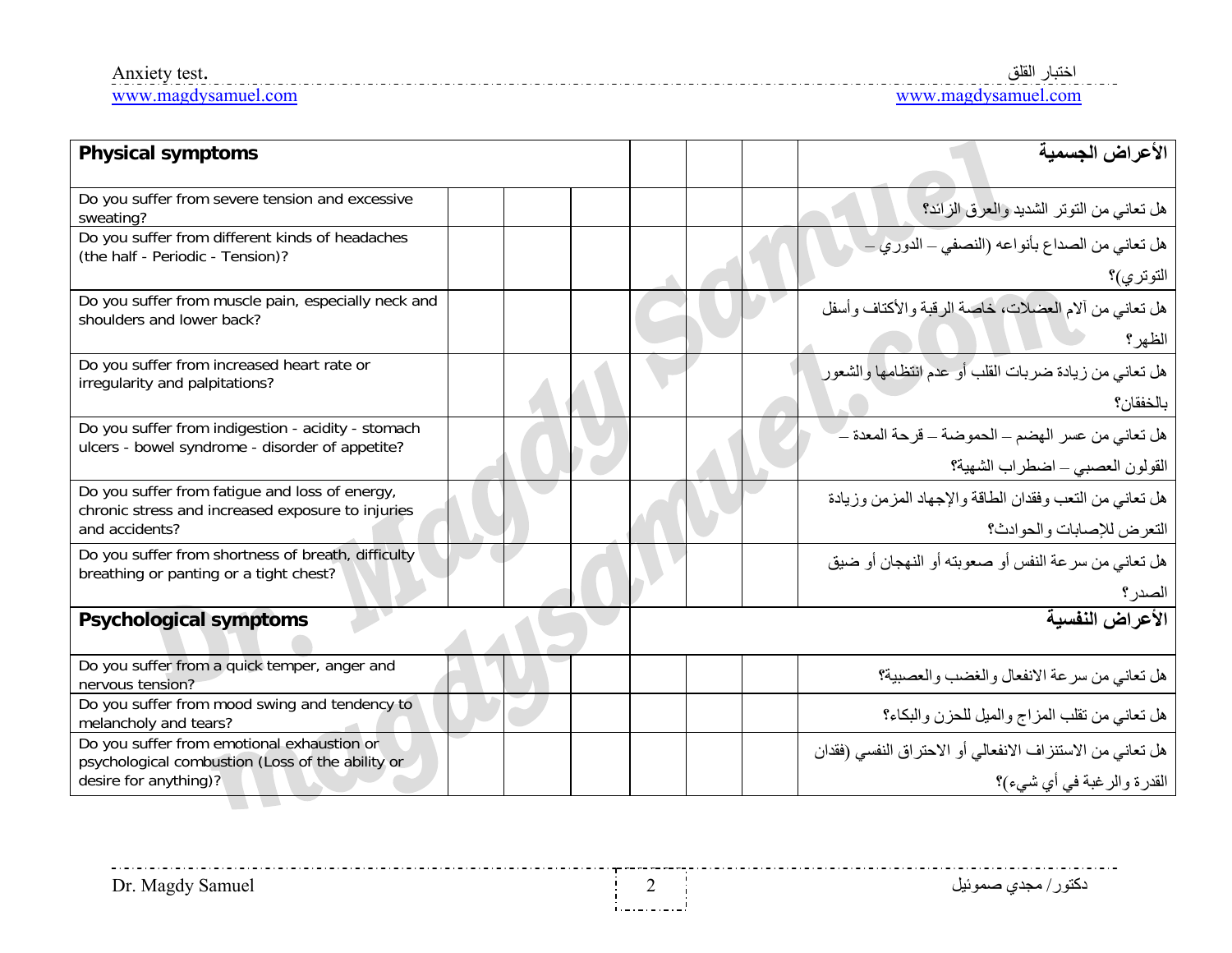دكتور/ مجدي صموئيل 3 Samuel Magdy .Dr

. \_ . \_ . \_ . \_ . \_ . \_ . \_ . \_ . \_

| -<br>-- |
|---------|
|         |

. . . . . . . . . . . . . . . . . . .

| Do fear the future, or death, or accidents?                                                                  |  |  |  | هل تخاف من المستقبل أو الموت أو الحوادث؟                  |
|--------------------------------------------------------------------------------------------------------------|--|--|--|-----------------------------------------------------------|
| Do you avoid closed or wide places or social events?                                                         |  |  |  | هل تتجنب الأماكن المغلقة أو المتسعة أو المناسبات          |
|                                                                                                              |  |  |  | الاجتماعبة؟                                               |
| Do you suffer from sleep disturbance (beginning -                                                            |  |  |  | هل تعاني من اضطراب النوم (بدايته ــ جودته ــ نهايته ــ    |
| quality - ending - nightmares)?                                                                              |  |  |  | الكوابيس)؟                                                |
| <b>Social Symptoms</b>                                                                                       |  |  |  | الأعراض الاجتماعية                                        |
| Do you have a tendency to withdraw and isolate self<br>from others                                           |  |  |  | هل تعانى من الميل للانسحاب والعزلة عن الأخرين؟            |
| Do you suffer from lack of trust in others and<br>tendency to blame others?                                  |  |  |  | هل تعانى من عدم الثقة الغير مبررة بالأخرين ولوم الأخرين؟  |
| Do you suffer from forgetting dates or cancellation<br>of dates just a short period prior, or not committing |  |  |  | هل تعاني من نسيان المواعيد أو إلغائها قبل فترة وجيزة وعدم |
| to them?                                                                                                     |  |  |  | الالتزام بها؟                                             |
| Do you suffer from hunting for the mistakes of<br>others and mocking and scorn?                              |  |  |  | هل تعانى من تصيد الأخطاء للأخرين والتهكم والسخرية؟        |
| Do you suffer from extreme sensitivity and self-pity?                                                        |  |  |  | هل تعانى من الحساسية المفرطة والشفقة على النفس؟           |
| Do you suffer from lack of personal attention and<br>emotional tension (mechanical interaction with          |  |  |  | هل تعاني من غياب الاهتمام الشخصبي والبرود العاطفي         |
| others)?                                                                                                     |  |  |  | (التفاعل الآلي مع الآخرين)؟                               |
| Do you suffer from tension in family or professional<br>relationships?                                       |  |  |  | هل تعاني من توتر في العلاقات الأسرية أو المهنية؟          |
| <b>Spiritual Symptoms</b>                                                                                    |  |  |  | الأعراض الروحية                                           |
| Do you suffer from appetite loss for prayer and                                                              |  |  |  | هل تعاني من فقدان الشهية للصلاة وقراءة الكتاب وحضور       |
| reading the Bible and attendance at meetings and<br>spiritual practices?                                     |  |  |  | الاجتماعات والممارسات الروحية؟                            |

Do you worry a lot about diseases such as Cancer or  $|\hspace{.1cm}|\hspace{.1cm}|\hspace{.1cm}|\hspace{.1cm}|\hspace{.1cm}|\hspace{.1cm}|\hspace{.1cm}|\hspace{.1cm}|\hspace{.1cm}|\hspace{.1cm}|\hspace{.1cm}|\hspace{.1cm}|\hspace{.1cm}|\hspace{.1cm}|\hspace{.1cm}|\hspace{.1cm}|\hspace{.1cm}|\hspace{.1cm}|\hspace{.1cm}|\hspace{.1cm}|\hspace{.1cm}$ 

اختبار القلق .<br>www.magdysamuel.com .<br>www.magdysamuel.com . www.magdysamuel.com www.magdysamuel.com

هل تقلق كثيرًا من الأمراض مثل السرطان أو القلب أو الإيدز؟